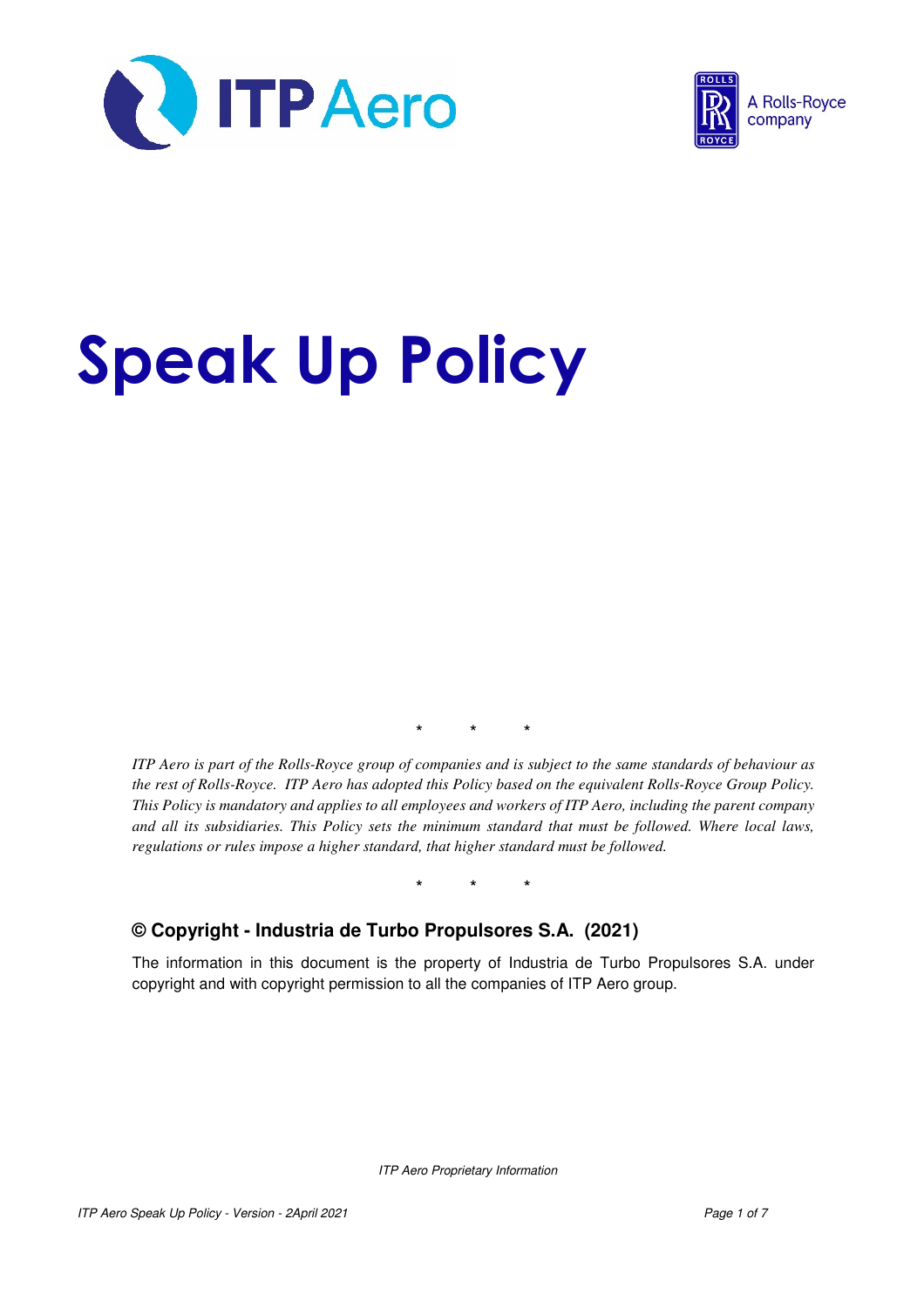



# **Introduction**

It is vital that all employees and stakeholders support the Ethics & Compliance programme and we encourage them to act as our first line of defence by speaking up when they see, or become aware of, unethical behaviour. ITP Aero is committed to having an environment where employees can raise concerns and ask questions without fear of retaliation.

ITP Aero is part of the Rolls-Royce group of companies and so is subject to equivalent standards of behaviour to the rest of Rolls-Royce. ITP Aero has adopted this Speak Up Policy ("Policy") based on the Rolls-Royce Speak Up Policy. It contains the same fundamental requirements, but is appropriately amended to reflect the fact that ITP Aero remains a corporate entity and does not have access to all of the Rolls-Royce policies, processes and systems, which rely upon a network connection. In spite of this, ITP Aero administrators, directors, employees are expected to adhere to these equivalent standards.

This Policy is mandatory and applies to Board of Directors, senior management and employees of ITP Aero and its subsidiaries (referred here collectively as "ITP Aero" or "Company" ). This Policy sets the minimum standard that must be followed. Where laws, regulations or local rules impose a higher standard, that higher standard must be followed. Breaches of the ABC Policies, including this Policy, is considered a failure to comply with work obligation and may result in disciplinary action up to and including dismissal.

This Policy:

- Provide a framework for our approach Speak Up
- Sets out our Speak Up standard

#### **Your responsibility**

To read, understand and comply with this policy;

Raise any questions or concerns you might have. There is advice on how you can do so in Section 2.

#### **Your manager's responsibility**

To understand this policy and make sure that they do not ask you to work in a way that contravenes it.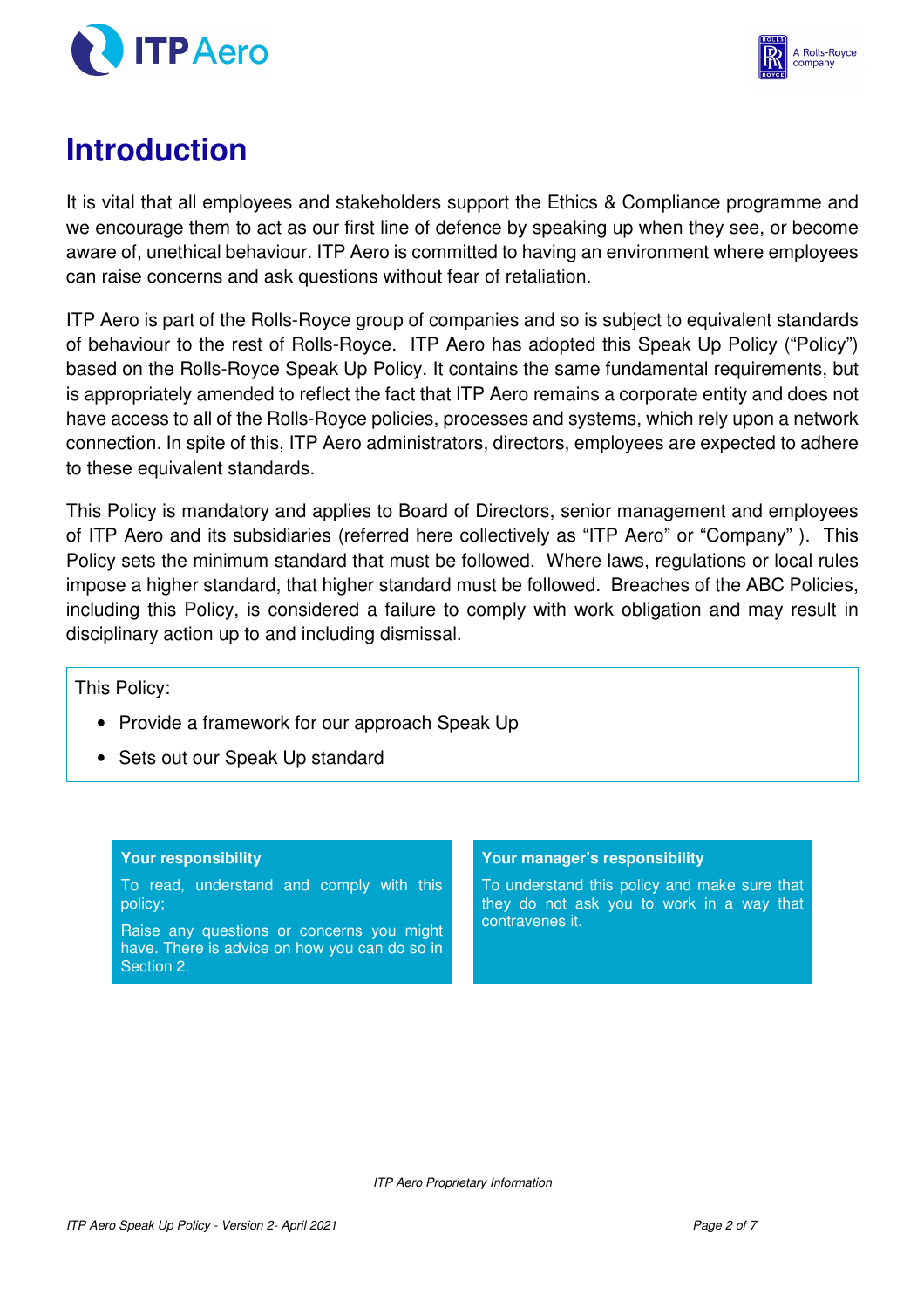



# **Common terms**

#### **Ethical concerns**

A problem or situation that requires a person or organization to choose between alternatives that must be evaluated as ethical or wrong.

#### **Line Manager**

The employee who approves the expenses of another employee.

#### **Compliance Officer**

An employee who ensures a company complies with its outside regulatory requirements and internal policies.

#### **Export Control**

The set of laws, policies, and regulations that govern the export of sensitive items for a country or company.

#### **Local Ethics Adviser**

A person who will help the employee to find an answer to, or resolve, an ethical concern.

#### **Subject Matter Experts**

A person who can respond the question or concern if required. They are able to advise or investigate.

#### **ITP Aero Ethics Line**

Where you can ask questions and raise concerns about Ethics & Compliance without fear of retaliation.

#### **Rolls-Royce Ethics Line**

Where you can ask question and raise concerns about business ethics without fear of retaliation.

#### **Ethics & Compliance Team**

Ethics & Compliance Team is part of Organisation & Resources Dptm. The aim is to provide strong governance throughout the company and to ensure the Compliance Programme is implemented in the different functional and operational areas in close cooperation with our employees and management.

#### **Company**

This means any company within the ITP Aero group, including the parent company (Industria de Turbo Propulsores S.A.U.) and its wholly owned subsidiaries or any other company in which they have a controlling and/or majority shareholding.

#### **ITP Aero**

This means, as applicable, either the whole ITP Aero group or any Company thereof as defined above.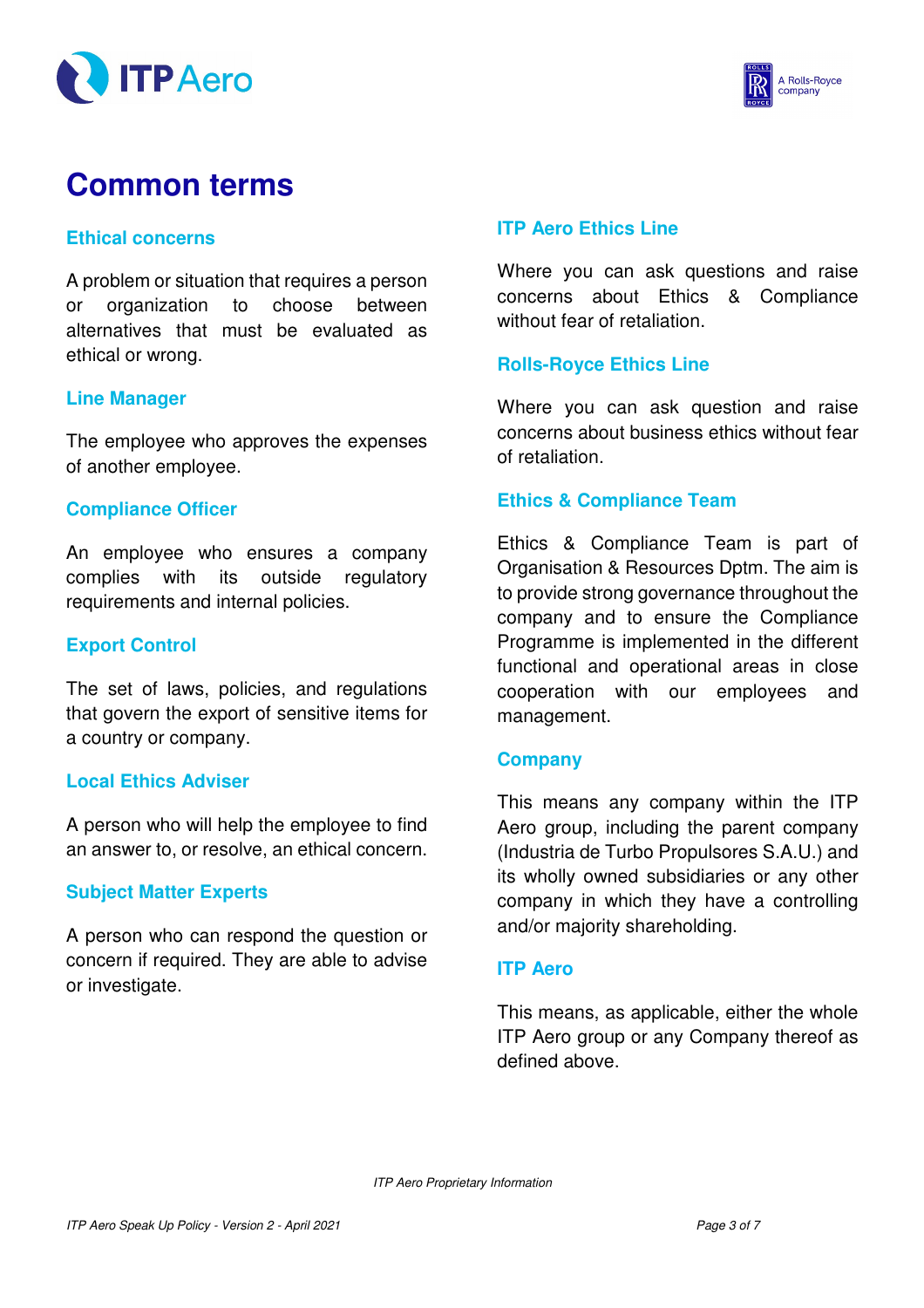



# **1 ITP Aero Speak Up Policy**

### **1.1. Policy**

1.1.1. All employees and stake holders are encouraged to raise ethical concerns or ask questions via one of our four main channels:

- a. your Line Manager
- b. a subject matter expert (for example, your local HHRR Manager, your Compliance Officer or the Export Control Team);
- c. your Local Ethics Adviser (LEA);
- d. the ITP Aero Ethics Line
- e. the Rolls-Royce Ethics Line

1.1.2. All concerns raised are taken seriously and ITP Aero is committed to ensuring that all matters raised are appropriately investigated, to the extent that this is possible. For concerns raised to your Compliance Officer, your Local Ethics Adviser or via the ITP Aero Ethics Line or Rolls-Royce Ethics Line, we aim to conclude all investigations within 60 calendar days.

1.1.3. It should not be necessary for you to raise your concern or ask a question by more than one or the channels set out in Section 1.1.1. In particular, these speak up channels are not a route of appeal if an employee is dissatisfied with the outcome from another process.

1.1.4. Retaliation against individuals who speak up about genuine concerns is not

accepted and should be reported by one of the methods outlined in Section 1.1.1.

## **1.2. Line Managers, Subject Matter Experts and Local Ethics Advisers**

1.2.1. If an employee or stakeholder raises an ethical concern to you or asks a question, you should ensure that it is given priority and resolved in a timely manner.

1.2.2. If you are ensure how to deal with the concern or question, you should contact the Ethics & Compliance Team for further guidance.

1.2.3. The ITP Aero Ethics Line is a service, which allows employees and other stakeholders to raise ethical concerns or ask ethical questions confidentiality and anonymously (if they wish).

1.2.4. The roll of the Ethics & Compliance Team is to have oversight of the concern and ensure it is investigated appropriately. The Ethics & Compliance Team will provide feedback to the reporter once the investigation has concluded.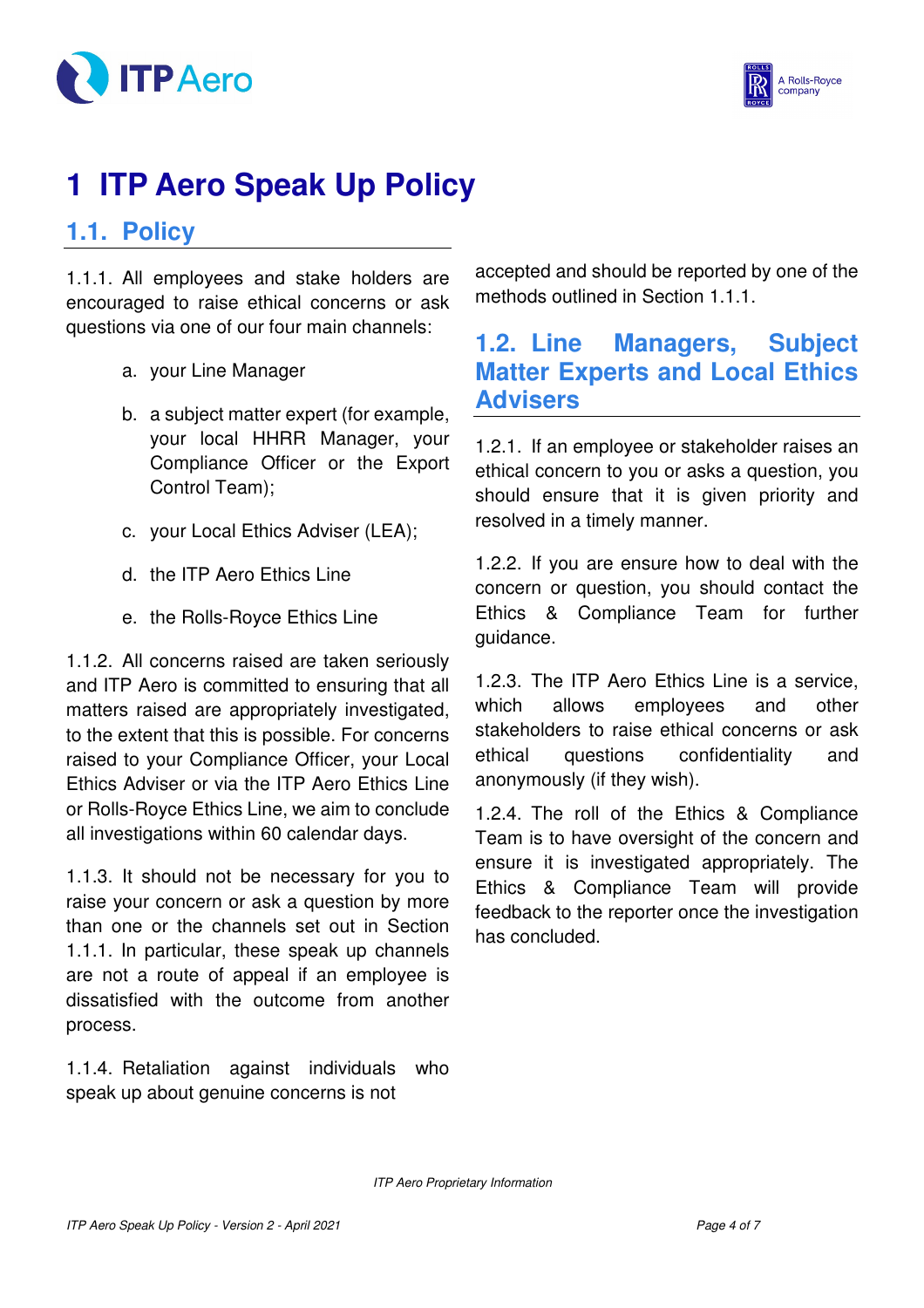



# **1.3. ITP Aero Ethics Line**

1.3.1 The ITP Aero Ethics Line is a service, which allows employees and other stakeholders to raise ethical concerns or ask ethical questions confidentiality and anonymously (if they wish).You can access through the ITP Aero intranet ecm.itpaero.com or the website www.itpaero.com.

1.3.2 When a concern is raised to the ITP Aero Ethics Line in which it is necessary to enter personal data of any kind, ITP Aero undertakes to comply with the requirements of the legislation on Data Protection. We guarantee the utmost confidentiality to protect the persons involved and to avoid retaliation.

1.3.3. The roll of the Ethics & Compliance Team is to have oversight of the concern and ensure it is investigated appropriately. The Ethics & Compliance Team will provide feedback to the reporter once the investigation has concluded.

1.3.4 Due to the confidential nature of investigations, the reporter should not expect to receive detailed feedback on the findings.

1.3.5 There are robust controls in place to protect the privacy of individuals who use the ITP Aero Ethics Line. All our employees are required to handle any personal data, including that within Ethics Line reports, in line with the Data Privacy Policy and associated guidance.

## **1.4. Rolls-Royce Ethics Line**

1.4.1. The Rolls-Royce Ethics Line is a service, which allows employees and other stakeholders to raise ethical concerns or ask ethical questions confidentiality and anonymously (if they wish) in their own language via the telephone or an online form http://www.rolls-royce.com/ethicsline.

1.4.2. The Rolls-Royce Ethics Line is managed by an external company to ensure anonymity and when a concern or question is received, it is sent to the Ethics & Compliance Team who will deal with it appropriately. The Ethics & Compliance Team does not have a team of investigators and so investigations are typically done by subject matter experts or independent managers supported by HHRR.

1.4.3. or those ITP Aero employees who are comfortable with the use of the Rolls-Royce Ethics Line, they must be careful not to include confidential information that compromises the industrial or intellectual property of third parties.

1.4.4 The role of the Ethics & Compliance Team is to have oversight of the concern and ensure it is investigated appropriately. The Ethics & Compliance Team will provide feedback to the reporter once the investigation has concluded.

1.4.5 Due to the confidential nature of investigations, the reporter should not expect to receive detailed feedback on the findings.

1.4.5 There are robust controls in place to protect the privacy of individuals who use the Rolls-Royce Ethics Line. All our employees are required to handle any personal data, including that within Ethics Line reports, in line with the Data Privacy Policy and associated guidance.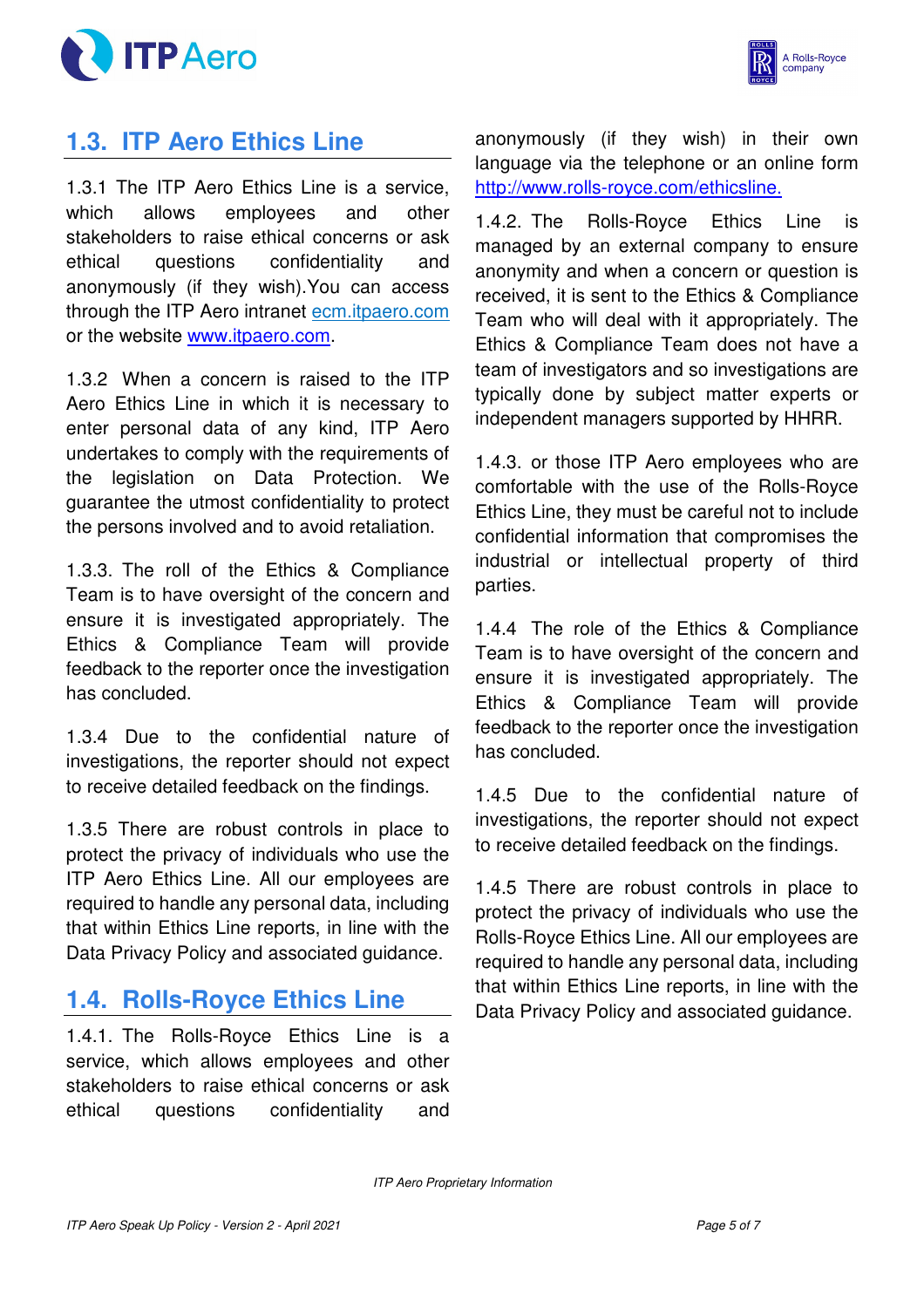



## **1.5. Communication of breaches**

Any breach of this policy must be reported to the Ethics & Compliance Area, as well as any doubt that may arise from its application or interpretation, through mechanisms established in this "Speak-Up" Policy or through the Ethics Line.

the Ethics Line or other

In dealing with these situations, the identity of the reporters will be kept confidential and ITP Aero will not retaliate against them.

## **1.6 Disciplinary System**

Non-compliance with this Policy by any employee of ITP Aero will be considered a misdemeanour and will be sanctioned in accordance with the Sanctioning Regime provided for in the applicable Collective Agreement, or in its absence, in the labour legislation in force, which may include the dismissal of the offender.